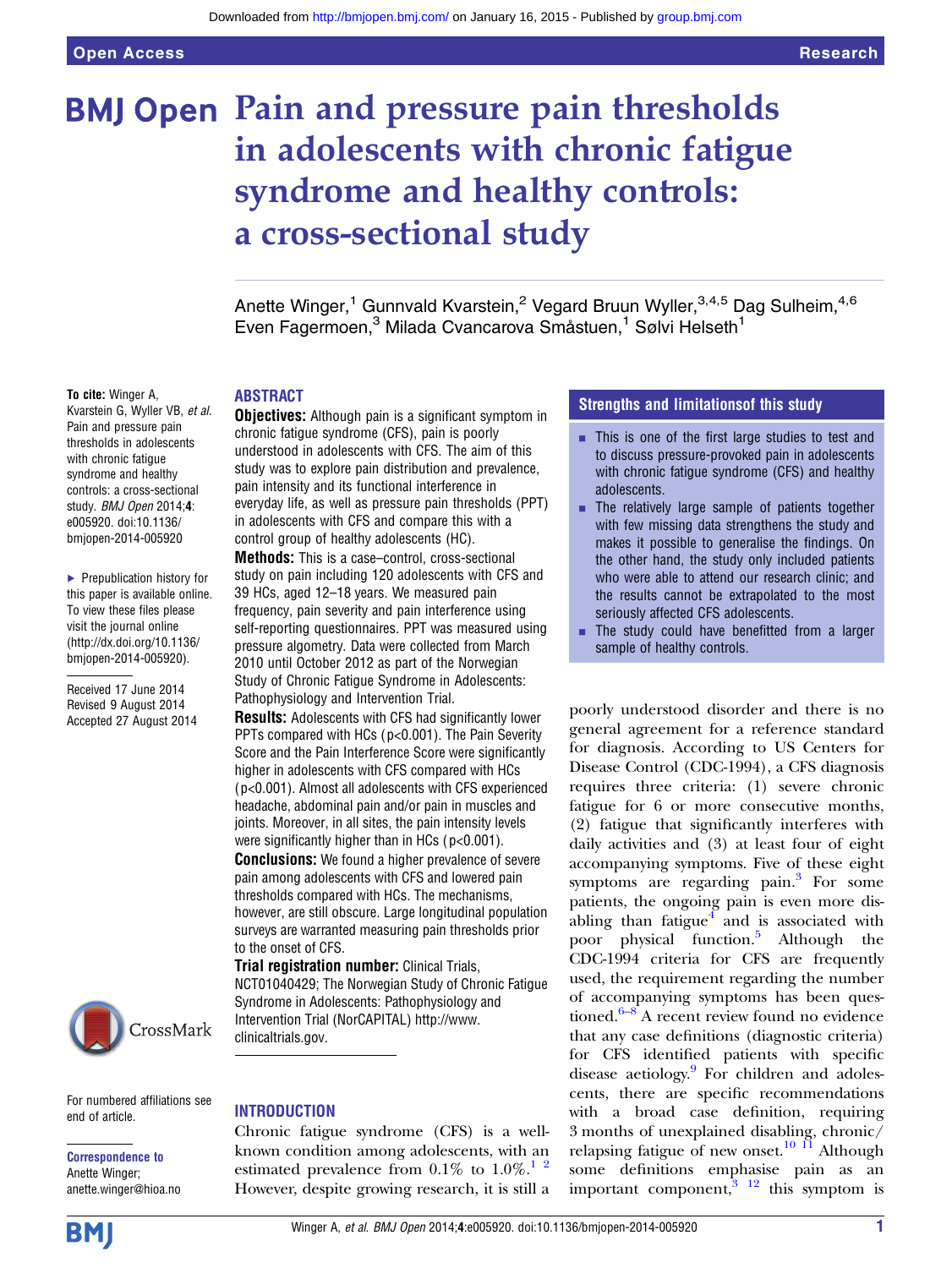# <span id="page-1-0"></span>Open Access

often ignored by clinicians and researchers $^{13}$  $^{13}$  $^{13}$  and little progress has been made in understanding the pain com-ponent in patients with CFS.<sup>[14](#page-6-0)</sup> Patients with CFS report increased sensitivity to stimuli such as light and sound, $15$ and some researchers have hypothesised that the pain is caused by increased sensitivity of the nervous system,  $16-$ [18](#page-6-0) defined as an "increased responsiveness to normal or sub-threshold input."<sup>[19](#page-6-0)</sup> Based on the theory of the cognitive activation theory of stress, the sustained arousal theory was suggested as a mechanism for the development of CFS, resulting in several bodily symptoms, including pain. $^{20}$  $^{20}$  $^{20}$  Hypersensitivity, measured by means of pressure has been investigated in the adult CFS popula-tion, but only with a small number of patients.<sup>[18](#page-6-0)</sup> To the best of our knowledge, hypersensitivity measured by pressure has been insufficiently studied in adolescents with CFS using a control group of healthy adolescents. One exception is a study by van de Putte et  $al$ ,<sup>[21](#page-6-0)</sup> finding that there is considerably lowered pressure pain threshold (PPT) in adolescents with CFS compared with a group of healthy controls (HCs), but the authors did not discuss the lowered PPT in adolescents with CFS other than stating the difference. So far, the pain research on adolescents with CFS has focused on the cluster of symptoms characterising CFS.<sup>[1 8 22 23](#page-6-0)</sup> One way to detect if there is an increased sensitivity is to compare pressure PPT in symptomatic and asymptomatic areas in patients with CFS to  $HCs$ <sup>[13](#page-6-0)</sup>. The definition of pain as described by The International Association for the Study of Pain (IASP) emphasises that pain is a complex concept. $24$  Thus, there is a need for a broad approach to understanding pain in patients with CFS.

The aim of this study was to evaluate pain in adolescents with CFS compared with healthy adolescents and, more specifically, to explore: (1) the prevalence and location of pain symptoms, (2) pain severity and its functional interference on everyday life and (3) baseline PPTs.

# MATERIALS AND METHODS

# **Design**

This is a case–control, cross-sectional study, which compares pain ( frequency, severity and interference) and PPTs in adolescents with CFS to a comparable group of healthy adolescents. The study is part of the NorCAPITAL project (The Norwegian Study of Chronic Fatigue Syndrome in Adolescents: Pathophysiology and Intervention Trial; Clinical Trials ID: NCT01040429), which explores possible mechanisms of CFS, the effect of low-dose clonidine treatment and patients' experiences in adolescents with CFS.[15](#page-6-0)

# **Participants**

# Patients with CFS

One hundred and twenty adolescents with CFS and 39 adolescents without any known health problem were recruited between March 2010 and March 2012. All paediatric departments in Norwegian hospitals (n=20), as well as primary care paediatricians and general practitioners, were invited to refer adolescents with CFS (table 1). The

|                              | <b>Patients with CFS</b>                                                                                                                                                                                                                                                                                                                                                                                                                                                                                                                                                                                                                                                         | <b>Healthy control participants</b>                                       |
|------------------------------|----------------------------------------------------------------------------------------------------------------------------------------------------------------------------------------------------------------------------------------------------------------------------------------------------------------------------------------------------------------------------------------------------------------------------------------------------------------------------------------------------------------------------------------------------------------------------------------------------------------------------------------------------------------------------------|---------------------------------------------------------------------------|
| <b>Inclusion</b><br>criteria | Persisting or constantly relapsing fatigue lasting 3 months or more<br>Functional disability resulting from fatigue to a degree that prevents<br>normal school attendance<br>Age $\geq$ 12 and <18 years                                                                                                                                                                                                                                                                                                                                                                                                                                                                         | Age $\geq$ 12 and <18 years                                               |
| Exclusion<br>criteria        | Another current process or chronic disease or demanding life event<br>that might explain the fatigue<br>Permanent use of drugs (including hormones) possibly interfering with<br>measurements<br>Permanently bed-ridden<br>Positive pregnancy test<br>Pheochromocytoma<br>Evidence of reduced cerebral and/or peripheral circulation due to<br>vessel disease<br>Polyneuropathy<br>Renal insufficiency<br>Known hypersensitivity towards clonidine or inert substances (lactose,<br>saccharose) in capsula<br>Abnormal ECG (apart from ectopic beats)<br>Supine heart rate <50 bpm<br>Supine systolic blood pressure <85 mm Hg<br>Upright systolic blood pressure fall >30 mm Hg | Another chronic disease<br>Permanent use of drugs (including<br>hormones) |

ents: Pathophysiology and Intervention Trial; Clinical Trials ID: NCT0104042 effect of low-dose clonidine treatment and patients' experiences in adolescents with CFS (9). CFS, chronic fatigue syndrome.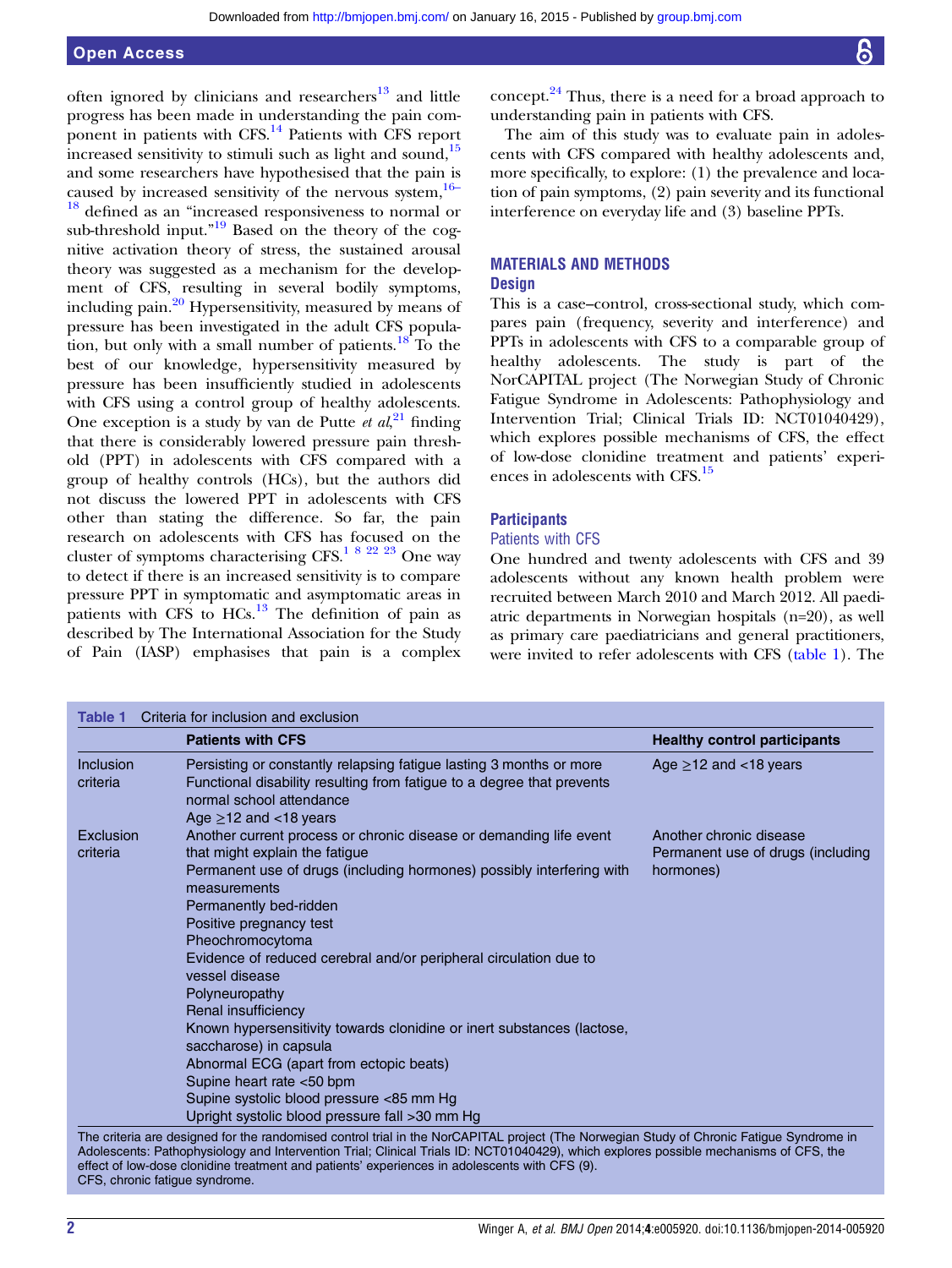referring units were required to confirm that the patients did not have any medical or psychiatric disorder that might explain the fatigue. In agreement with clinical guidelines, $\frac{10 \text{ } 11}{2}$  a 'broad' case definition with 3 months of unexplained, disabling fatigue of new onset was required. We did not require any other accompanying symptom criteria to be present. However, we required that the patient (A) was unable to follow normal school routines due to fatigue; (B) was not permanently bedridden; (C) did not use pharmaceuticals (including hormone contraceptives) regularly. Those who fulfilled the prespecified criteria for inclusion [\(table 1](#page-1-0)) were included in the NorCAPITAL study. Most participants (75%) satisfied the Fukuda criteria from the International Chronic Fatigue Syndrome Study Group.<sup>[3](#page-6-0)</sup> There are disagreements on the numbers of accompanying symptoms that have to be present for the diagnosis of CFS. At present, there is no evidence for an obvious cut-off for the number of symptoms.<sup>11</sup>

#### A control group of healthy adolescents

To recruit a control group of healthy adolescents, information of the study was sent to local schools. Those who replied were given extended information. No regular use of pharmaceuticals was allowed. A group of 39 adolescents, reporting themselves as healthy and normally active and matched on gender and age, was enrolled.<sup>[15](#page-6-0)</sup>

#### **Measures**

#### Brief Pain Inventory

To assess pain, the Brief Pain Inventory (BPI) was used.<sup>[25](#page-6-0)</sup> BPI assesses the intensities of pain and to what extent pain interferes with different aspects of life. $26$ The Norwegian version of BPI has been validated in cancer pain patients. $27$  The questionnaire has also been validated in several chronic non-malign and musculoskeletal disorders<sup>28</sup> <sup>29</sup> and in youths with neuromuscular diseases.[30](#page-7-0) The numeric rating scale has been shown appropriate for use with children from  $5$  years of age.<sup>[31](#page-7-0)</sup> Modified versions of the BPI interference score has been used in previous studies with participants aged between 8 and  $20^{32}$  33

In order to reduce the total burden of questions, we removed the question about pain interference with sleep, and to make it more age-relevant, we asked how pain affected school and homework instead of asking how pain affected work. 'Total Pain Severity Score' was expressed as the mean of the four pain intensity items while 'Total Pain Interference Score' was obtained by calculating the mean of the seven interference items.<sup>[28](#page-7-0)</sup> By removing the question about sleep we ended up with six interference scores that were averaged. Internal consistency of the modified questionnaire was assessed with Cronbach's α computed separately for cases and controls. The values were 0.89 and 0.87 for cases and controls, respectively.

Each item from BPI was read aloud by one of the researchers and answered by the participant. In the body diagram of BPI, patients were asked to indicate the

location of their pain by shading the areas corresponding to painful areas of their own body.

# CFS questionnaire

A comprehensive CFS questionnaire was constructed and used in the NorCAPITAL study, $15$  and in the present study, we focused on four questions from this inventory related to pain: headache, pain in muscles, pain in joint (s) and pain in the abdomen. Frequency of pain was measured on a five-point Likert scale. Single item questions about pain have shown to be reliable in measuring pain in children and adolescents.<sup>[34](#page-7-0)</sup> In contrast to the BPI, which was filled in at the hospital, the CFS inventory was filled in by the participants at home and returned in prestamped envelopes within a few weeks. All measures were performed at baseline, 8 weeks after inclusion and 30 weeks after inclusion. Only the baseline data are presented here.

#### Pressure pain threshold

PPT is a reliable variable to test for hyperalgaesia in superficial structures such as skin, nails and underlying muscles.<sup>[35](#page-7-0)</sup> The pain threshold is defined by IASP (1986) as "the minimum intensity of a stimulus that is perceived as painful."<sup>[19](#page-6-0)</sup> Pressure provoked pain thresholds were mapped using a commercially available force transducer with a rubber tip of  $0.5 \text{ cm}^2$  (Algometer, JTECH, medical, Salt Lake City, Utah, USA). Values are presented in Newton (N). The intensity was increased until the PPT was reached. For each person we assessed all sites in the same order. We intended to measure PPTs at places where people commonly have pain (trapezius and supraspinatus), as well as at places that rarely hurt (fingernails) and selected three predefined sites: (1) the fingernail of the third finger, (2) skin superficial to the trapezius (ascending part) and (3) supraspinatus muscles bilaterally. Reduced thresholds on symptomatic as well as asymptomatic/remote places may indicate a general sensitisation.[18](#page-6-0) To ensure reliability, the pressure stimuli were applied twice to each spot and then averaged, a procedure that is commonly used in other studies to ensure reliability. $36$  The participants were instructed to indicate pain threshold by saying 'stop'. In between the two measurements, they filled in the BPI assessment form, which took about 10 min to complete. The researcher was not blinded regarding patients with CFS and HCs.

# Ethical considerations

Participation in the project required informed consent by the adolescent and by their parents/next-of-kin, after written and oral information about the study.

#### Statistical analyses

Continuous variables are presented with medians and ranges while categorical variables are described as counts and percentages. Pain intensity and pain interference were measured on ordinal scales, and group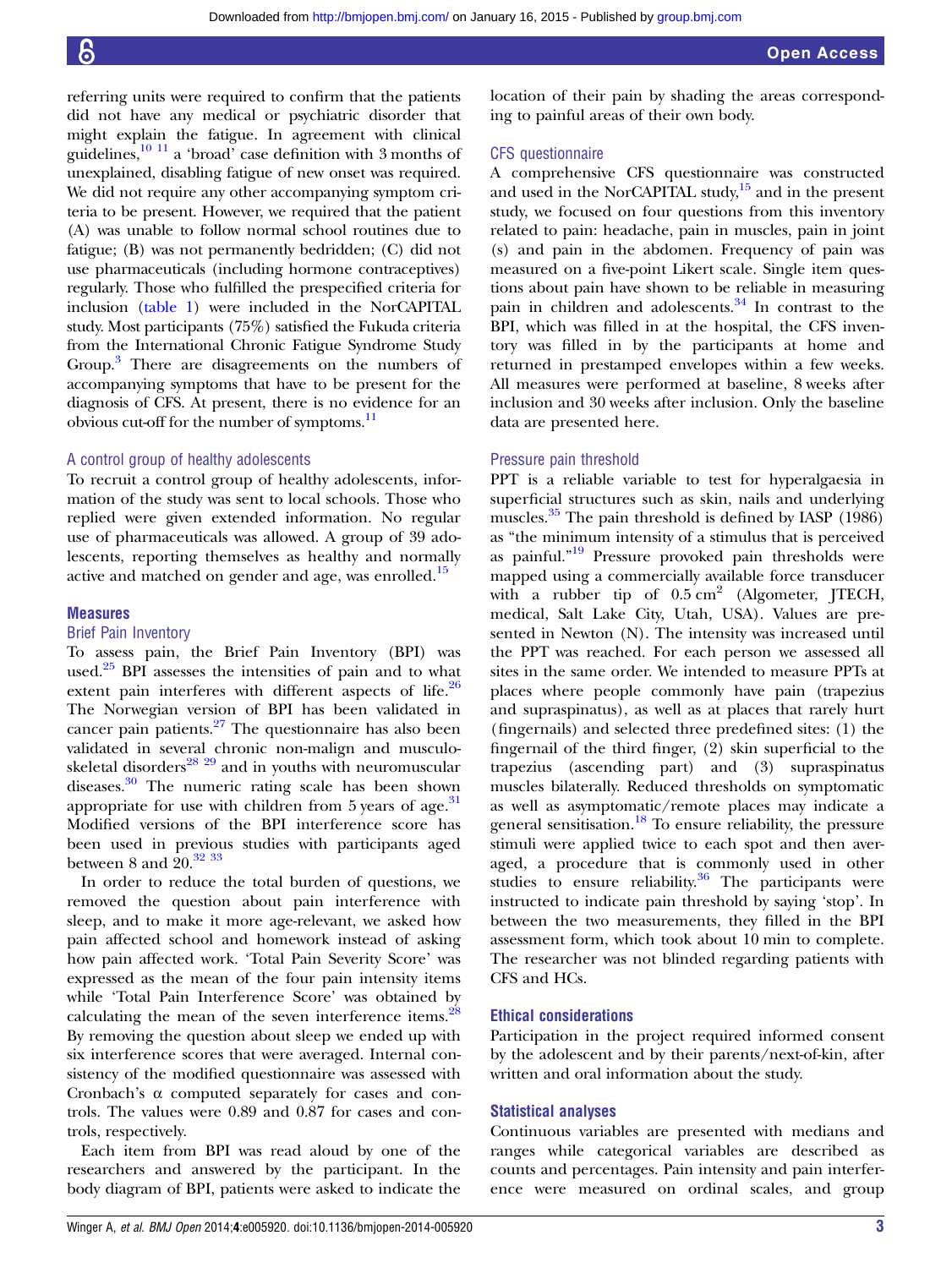<span id="page-3-0"></span>

|                   | Patients with CFS, n=120 (%) |                |               |                | Healthy controls, $n=39$ (%) |                |               |                |
|-------------------|------------------------------|----------------|---------------|----------------|------------------------------|----------------|---------------|----------------|
| <b>Frequency</b>  | <b>Head</b>                  | <b>Abdomen</b> | <b>Joints</b> | <b>Muscles</b> | <b>Head</b>                  | <b>Abdomen</b> | <b>Joints</b> | <b>Muscles</b> |
| $0-1$ times/month | 9(8)                         | 30(25)         | 36(30)        | 21(18)         | 18 (46)                      | 20(51)         | 35(90)        | 26(67)         |
| 2-3 times/month   | 28(23)                       | 30(25)         | 19(16)        | 20(17)         | 14 (36)                      | 15(39)         | 2(5)          | 7(18)          |
| $1-2$ times/week  | 28(23)                       | 21(18)         | 24(20)        | 24(20)         | 4(10)                        | 1(3)           | 0             | 2(5)           |
| 3–5 times/week    | 20(17)                       | 21(18)         | 15(13)        | 17(14)         | 0                            | 1 $(3)$        | 0             | 1(3)           |
| $\sim$ Every day  | 32(27)                       | 15 (13)        | 23(20)        | 34(28)         | 1(3)                         | 0              | 0             | 1(3)           |
| Missing (%)       | 2.5                          | 2.5            | 2.5           | 3.3            | 5.1                          | 5.1            | 5.1           | 5.1            |

roup comparisons for different pain sites (head, abdomen, joints and muscles)

CFS, chronic fatigue syndrome.

differences were therefore analysed by a non-parametric test (Mann-Whitney-Wilcoxon test). For frequency differences between the groups, the  $\chi^2$  test was applied. An average of two pain pressure threshold measurements were calculated for three body parts on each body side. As the values were normally distributed in both groups, they were compared using two independent samples t tests.

To assess internal consistency of the instruments, Cronbach's α was computed separately for cases and controls.  $\alpha$ >0.7 was considered acceptable.<sup>[37](#page-7-0)</sup> All tests were two sided and, due to multiple testing, only p values <0.01 were considered statistically significant. All analyses were performed using SPSS, IBM Statistics V.20.

### RESULTS

In the whole sample (including the CFS and the control group), about 25% were males and 75% females. Mean age was 15.4 years (SD 1.6) for patients and 15.2 (SD 1.6) for HCs. There were almost no missing data in any of the data sets (details are given in tables 2 and 3). There were no statistically significant differences between cases and controls concerning possible confounders (age, body mass index and gender distribution), and there was no

difference between patients and controls regarding socioeconomic status [\(table 4\)](#page-4-0).

# Pain prevalence and distribution

The frequency data from the CFS Symptom Inventory showed that adolescents with CFS were, on a weekly basis, seriously influenced by pain (table 2). Summing up the categories 3, 4 and 5 in table  $2(1-2 \times 1)$ 3–5 times/week and approximately every day), almost all adolescents with CFS versus one-third of the HCs reported pain during the previous week, and the group difference was highly significant. Headache was most common (67% reported weekly attacks), followed by muscle pain (62%), pain in joints (53%) and abdominal pain (49%). Headache was also the most reported pain in HCs  $(13\%)$ , followed by pain in muscles  $(11\%)$  and abdominal pain (6%). No HCs reported pain in joints as a problem on a weekly basis. Studying the body map, almost 30% of the patients with CFS marked more than four sites as painful while none of the HCs did [\(table 5](#page-4-0)).

#### Pain severity and functional interference

Patients with CFS demonstrated higher Pain Severity Scores (p<0.001) and Pain Interference Scores

|                                  | <b>Patients with CFS</b> |                | <b>Healthy controls</b> |                       |          |
|----------------------------------|--------------------------|----------------|-------------------------|-----------------------|----------|
|                                  | n                        | Median (range) | n                       | <b>Median (range)</b> | p Value* |
| Pain worst                       | 117                      | $6(0-10)$      | 39                      | $3(0-10)$             |          |
| Pain least                       | 118                      | $1(0-7)$       | 39                      | $0(0-7)$              |          |
| Pain average                     | 118                      | $5(0-9)$       | 39                      | $3(0-6)$              |          |
| Pain now                         | 118                      | $2(0-8)$       | 39                      | $0(0-7)$              |          |
| <b>Total Pain Severity Score</b> | 117                      | $14.5(0 - 31)$ | 39                      | $6(0-23)$             | < 0.001  |
| Interference in                  |                          |                |                         |                       |          |
| <b>General activity</b>          | 118                      | $4(0-10)$      | 39                      | $1(0-8)$              |          |
| Mood                             | 118                      | $3(0-9)$       | 39                      | $1(0-8)$              |          |
| Walking                          | 118                      | $2(0-10)$      | 39                      | $0(0-7)$              |          |
| School                           | 118                      | $4(0-10)$      | 39                      | $0(0-8)$              |          |
| Relation to others               | 118                      | $2(0-9)$       | 39                      | $0(0-8)$              |          |
| Enjoyment of life                | 118                      | $2(0-9)$       | 39                      | $0(0-10)$             |          |
| Total Pain Interference Score    | 118                      | $17(0 - 49)$   | 39                      | $4(0-36)$             | < 0.001  |

CFS, chronic fatigue syndrome.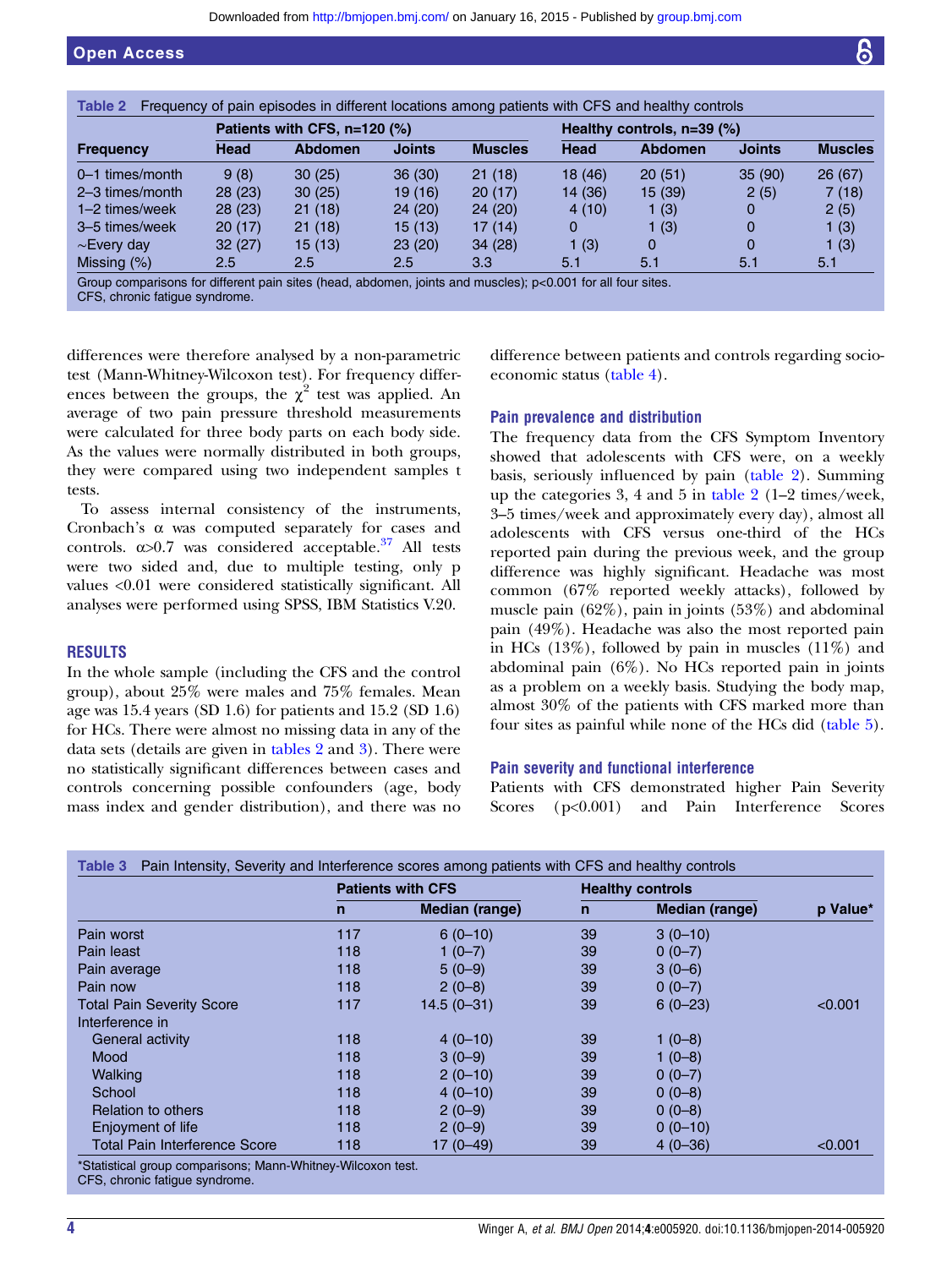<span id="page-4-0"></span>

| <b>Table 4</b> Demographic data and adherence to specific |  |  |
|-----------------------------------------------------------|--|--|
| CFS criteria (Fukuda, 1994)                               |  |  |

|                                                          | <b>Patients</b><br>with CFS<br>$n = 120$ | <b>Controls</b><br>n=39 |
|----------------------------------------------------------|------------------------------------------|-------------------------|
| Male, $n$ $%$                                            | 34 (28)                                  | 11(28.2)                |
| Female, $n$ $(\%)$                                       | 86 (72)                                  | 28(71.8)                |
| Age (years), mean (SD)                                   | 15.4(1.6)                                | 15.2(1.6)               |
| Disease duration (months),                               | $21.4(4 - 104)$                          | ΝA                      |
| Mean (range)                                             |                                          |                         |
| Fukuda criteria, n (%)                                   | 88 (75)                                  | ΝA                      |
| Lives with both parents, n (%)                           | 85 (73)                                  | 26 (70)                 |
| Parents' highest education, n (%)                        |                                          |                         |
| <b>Primary school</b>                                    | 5(4.3)                                   | 0(0)                    |
| Secondary school                                         | 30(26)                                   | 8(23)                   |
| Lower university                                         | 34 (29)                                  | 9(23)                   |
| <b>Higher university</b>                                 | 48 (41)                                  | 19 (54)                 |
| n, number of individuals; CFS, chronic fatique syndrome. |                                          |                         |

(p<0.001) than HCs. Among the patients with CFS, pain interfered most with attendance at school and general activity [\(table 3\)](#page-3-0). Ability to enjoy life, however, was one of the life domains that was least affected by pain, among patients with CFS and also among HCs; but it is important to notice that 8.4% of the adolescents with CFS scored above seven on this item. Three HCs scored high  $(\geq 8)$  on pain severity while four on pain interference, reflecting the large variation in the normal population.

#### Pressure pain thresholds

At all measure points, PPTs were significantly lower (all p<0.001) among patients with CFS than HCs. For the trapezius muscle, the mean values were 15.4, 95% CI (14.1 to 16.8) and 24.5, 95% CI (21.0 to 28.0) for cases and controls, respectively. On fingernails 18.5, 95% CI (16.9 to 20.0) for cases and 30.8, 95% CI (26.5 to 35.4) for controls. Concerning supraspinatus muscle the mean values were 17.1, 95% CI (15.6 to 18.6) for cases and

|                                                                                                                                                                                                                                    | <b>Patients with CFS</b><br>$n = 117$ | <b>Healthy controls</b><br>$n = 39$ |  |
|------------------------------------------------------------------------------------------------------------------------------------------------------------------------------------------------------------------------------------|---------------------------------------|-------------------------------------|--|
| <b>0</b> locations, $n$ $(\%)$                                                                                                                                                                                                     | 8(7)                                  | 7(18)                               |  |
| <b>1</b> location, $n$ (%)                                                                                                                                                                                                         | 13(11)                                | 13(33)                              |  |
| 2 locations, $n$ $(\%)$                                                                                                                                                                                                            | 19 (16)                               | 10(10)                              |  |
| <b>3</b> locations, $n$ $(\%)$                                                                                                                                                                                                     | 30(26)                                | 5(5)                                |  |
| 4 locations, $n$ $(\%)$                                                                                                                                                                                                            | 13(11)                                | 4(10)                               |  |
| 5 locations, $n$ $(\%)$                                                                                                                                                                                                            | 17 (15)                               | 0(0)                                |  |
| 6 locations, $n$ $(\%)$                                                                                                                                                                                                            | 6(5)                                  | 0(0)                                |  |
| <b>7</b> locations, $n$ $(\%)$                                                                                                                                                                                                     | 11(9)                                 | 0(0)                                |  |
| The located areas shaded are head, neck/shoulder, chest, back,<br>abdomen, upper limb, lower limb. Only the counted number of<br>locations are presented in the table.<br>n, number of individuals; CFS, chronic fatigue syndrome. |                                       |                                     |  |

27.7, 95% CI (23.3 to 31.6) for controls. The values show that PPT was as much as 50% lower in patients with CFS than in HCs, at locations that usually are painful (muscles) as well as in areas that usually are not reported painful (finger nails). There were no missing data for HCs and for patients with CFS data were missing for one individual.

# **DISCUSSION**

This study shows that adolescents with CFS have significantly lower pain thresholds than a comparable control group of healthy adolescents. The study also demonstrates that adolescents with CFS are severely troubled by pain and that pain has great functional consequences. A more unexpected finding is the lower pain interference on joy of life for the patients.

#### Hypersensitivity

The significantly lower PPTs among adolescents with CFS compared with HCs in symptomatic and asymptomatic places could indicate a more general sensitisation of the nervous system.<sup>38</sup> Lowered PPT in asymptomatic areas, indicating general sensitisation, has also been found in patients with Ehlers-Danlos syndrome.<sup>[36](#page-7-0)</sup> General hypersensitivity has been suggested as a reason for pain among patients with CFS, as it has for chronic widespread pain<sup>[16](#page-6-0)</sup> and fibromyalgia.<sup>[39](#page-7-0)</sup> Our own research group found significantly higher sensitivity scores among adolescents with CFS and hypothesises that the hypersensitivity could be an effect of sustained arousal. $^{15}$  $^{15}$  $^{15}$ Other researchers have highlighted altered pain inhibition as a potential factor in patients with generalised pain.[40](#page-7-0) Patients with CFS have also reported being more sensitive to other sensory stimulations such as light and sound.<sup>[15](#page-6-0) [41](#page-7-0)</sup> Thus, it might be the case that adolescents with CFS are more sensitive to several types of sensory stimuli. On the other hand, it should be borne in mind that lowered PPT only reflects increased sensitivity to mechanical stimuli, and does not predict the response to, for instance, thermal stimuli.

Researchers have suggested that patients with CFS are genetically more prone to develop the disease, $2^{\circ}$  in line with epidemiological data on chronic pain. $42$  The factors and processes for pain among patients with CFS remain unclear, but in other populations, pain beliefs, emotions, understanding of pain and psychosocial factors have been found to influence the perception of pain. $43 \text{ In}$  $43 \text{ In}$ patients with fibromyalgia, Turk<sup>[43](#page-7-0)</sup> showed that fear of movement maintains the pain experience and increases the disability. The model on pain-related fear and avoid-ance suggests this as essential for perpetuation of pain, <sup>[44](#page-7-0)</sup> and among adults with CFS, Nijs et  $a t^{45}$  $a t^{45}$  $a t^{45}$  demonstrate a clear association between pain catastrophising, pain severity and activity limitation/participation. There is no obvious reason to believe that this is not the case for adolescents with CFS. Negative thoughts may also develop when patients do not understand the aetiology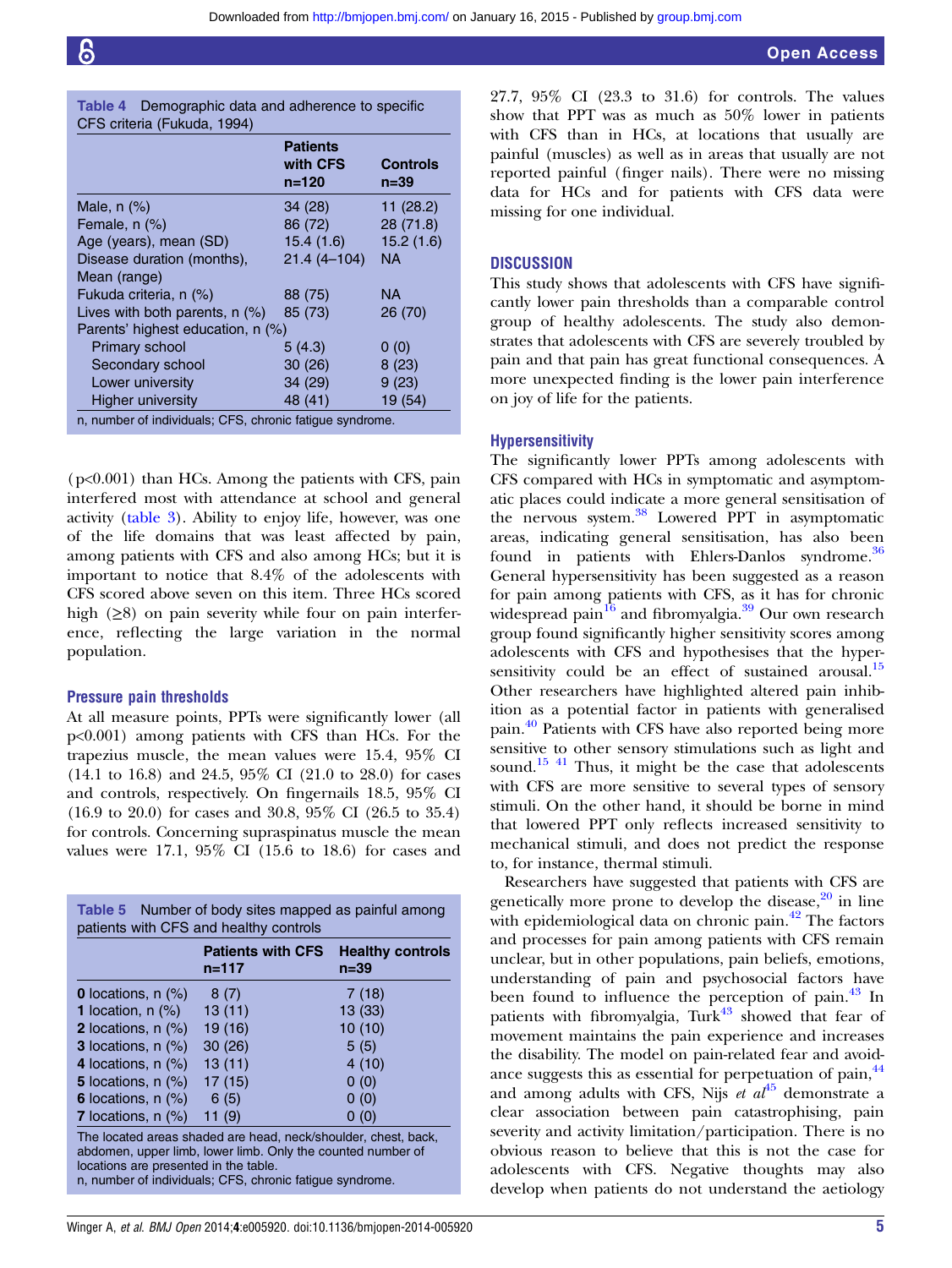of pain. $36$  A qualitative study suggests that multiple perspectives, including individual differences, developmental and relational focus, should be taken into account when treating and studying young persons with CFS.<sup>[46](#page-7-0)</sup> Cognitive behaviour therapy for CFS has shown to be effective in improving fatigue and pain in adults and adolescents.[4](#page-6-0) A multidimensional perspective of CFS, opposing the dichotomy between bodily and mental processes and acknowledging the impact of cognitive processes on physiological responses, is supported by previous studies $47 \frac{48}{9}$  and is in line with the sustained arousal theory[.20](#page-6-0)

More knowledge about pain and the relation to increased sensitivity before and throughout the process of the illness might provide a better understanding of CFS. Except for one study (published as editorial letter 2013) showing improvement in pain and pain threshold after successful cognitive behaviour therapy,<sup>49</sup> we are not aware of other published studies focusing on this aspect in adolescents with CFS.

#### Frequency of pain

In the present study, almost three-quarters of the adolescents with CFS suffered from weekly pain, and pain on a daily basis was a problem for half of the patients. HCs also reported pain on a weekly basis, but the rates were much lower. Pain is indeed a common problem among teenagers in general<sup>50–53</sup>; in a large Norwegian health survey, 10% of healthy adolescents reported pain on a daily basis and 19% were troubled by musculoskeletal or abdominal pain.<sup>[52](#page-7-0)</sup> In our study, nearly half of the adolescents with CFS reported abdominal pain every week. Such a high proportion of recurrent abdominal pain has also been reported in a study on CFS adolescents from the UK. $54$  These authors demonstrated in another study the same somatic symptoms among HCs and adolescents with CFS, although with a lower degree of severity in  $HCs^{55}$ ; headache and sore muscles were among the top 10 bodily complaints. Our study confirms these findings. Adolescents with CFS report pain in the same places as the HCs do, although the pain frequency is higher. In both groups, headache is the most common pain followed by abdominal pain.

The largest group difference in the present study was joint pain. Of the HCs, only 10% reported joint pain more frequently than once a month, versus 70% of the adolescents with CFS.

#### Pain severity and interference in daily life

From HCs we know that physical activity has an important pain protective effect,  $\frac{52}{3}$  $\frac{52}{3}$  $\frac{52}{3}$  and Crawley and Stern<sup>[5](#page-6-0)</sup> have shown that impaired physical function is associated with higher levels of fatigue, pain and low mood. Complicating this, pain thresholds in patients with CFS have been found to decrease after physical exercises,<sup>[56](#page-7-0)</sup> which may lead to a fear avoidance behaviour. This phenomenon illustrates how several contributing factors may influence the pain condition.

Although average Pain Severity Scores were relatively moderate in the CFS group [\(table 3\)](#page-3-0), healthcare providers should bear in mind that the total sum of pain and fatigue over time might represent a heavy burden with serious long-term consequences.<sup>[48](#page-7-0)</sup> Large studies on pain in children and adolescents have demonstrated substantial reductions in quality of life  $(QOL)$ .<sup>[50 57 58](#page-7-0)</sup> In our study, the adolescents reported that pain interfered with school, general activity and mood; however, we cannot conclude from this study that pain has a causal effect, because it could be the other way around. Particularly interference with school attendance has been shown to strongly affect QOL in adolescents with CFS. $55$  59 Some of our patients felt it was difficult to assess the interference of pain, and to separate what was caused by fatigue and what was caused by pain, and the second part of BPI (mapping the interference of pain) has for that reason been criticised.<sup>[27](#page-7-0)</sup> Although the participants were told to concentrate on pain and not the fatigue, we realise that QOL is most likely to be affected by both.

It is important to bear in mind that the economical differences between social classes are not as pronounced in Norwegian society as in other Western societies, and all individuals in Norway have equal access to medical care; and using level of education as a surrogate for social class, we still found no difference between the two groups.

#### Strengths and limitations

This is one of the first studies to include a broader focus on pain in adolescents with CFS, and to test pressureprovoked pain in adolescents with CFS and in healthy adolescents. The relatively large sample of patients together with few missing data strengthens the study, making it possible to generalise the results. The wide inclusion criteria suggest generalisability to the population of adolescents with CFS referred to paediatric care. Only two patients reported a short disease duration between  $3$  and  $6$  months,<sup>15</sup> and the results should be generalisable to populations with a more persistent CFS condition (more than 6 months). The NorCAPITAL study did have one clear selection bias, as the study only included patients who were able to attend our research clinic; and the results cannot be extrapolated to the most seriously affected CFS adolescents. One question from the original BPI questionnaire was removed and this might have affected the psychometric property. However, Cronbach's α computed for BPI interference scores demonstrated strong internal consistency for both cases and controls. The results could have been influenced by confounding factors such as anxiety and depression. In a previous paper from our research group, on the same group of patients, however, we did not find depression to be a confounding factor.<sup>[15](#page-6-0)</sup> The control group of adolescents is smaller than the CFS group, and the study might have benefitted from a larger sample of controls. Power calculation from a previous study, $47$  however, gives reasons to assume that our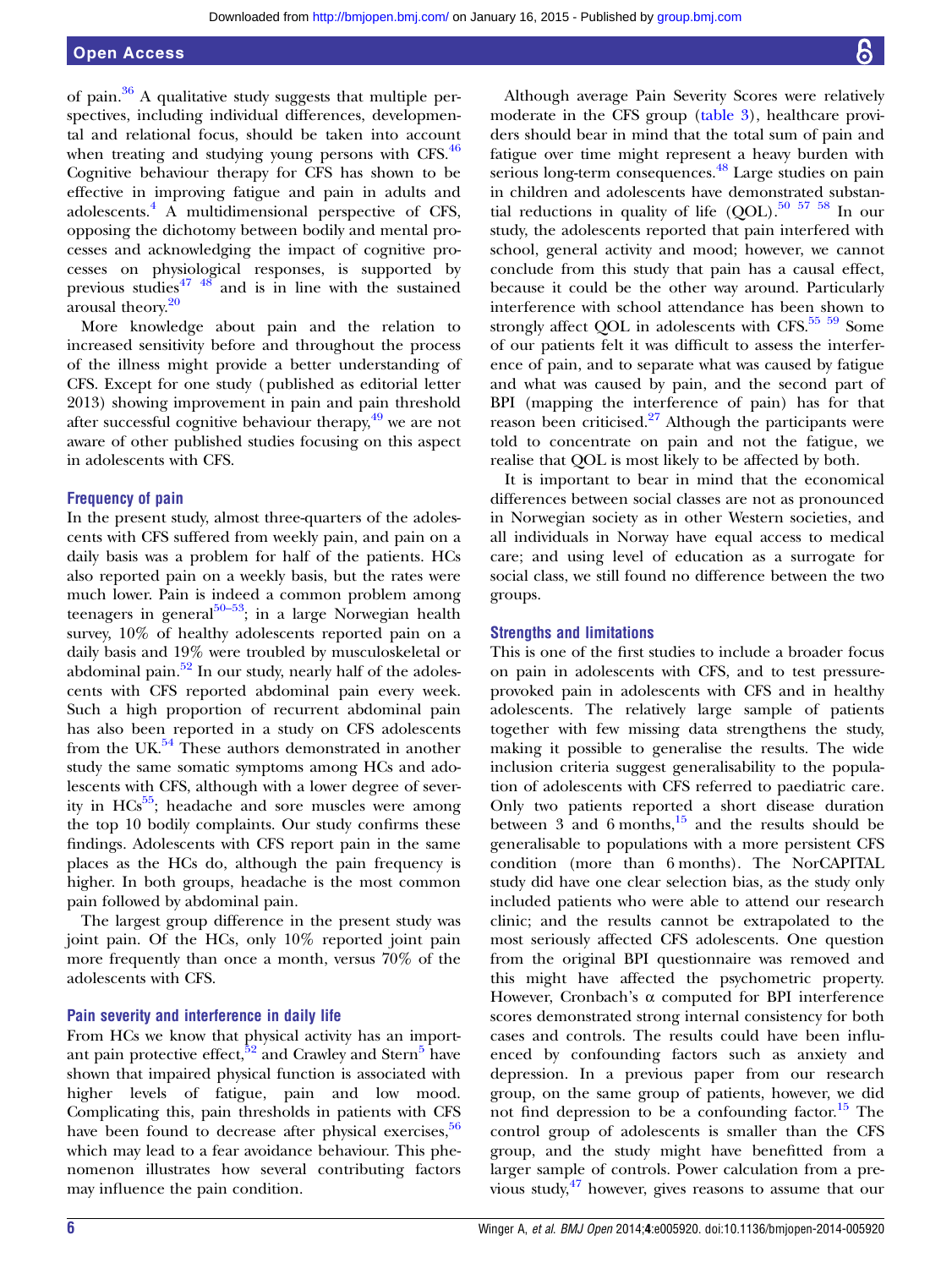<span id="page-6-0"></span>samples were sufficient to discover significantly and clinically interesting group differences.<sup>15</sup>

#### **CONCLUSION**

We found a higher prevalence of severe pain among adolescents with CFS and lowered pain thresholds compared with HCs. The total sum of bodily symptoms represented a heavy burden with great functional consequences. The large sample of patients together with few missing data strengthens the study, making it possible to generalise the results.

#### Author affiliations

<sup>1</sup> Faculty of Health Sciences, Institute of Nursing, Oslo and Akershus University College of Applied Sciences, Oslo, Norway

2 Department of Clinical Medicine, University of Tromsø, The Arctic University of Norway, Tromsø, Norway

 ${}^{3}$ Medical Faculty, Institute of Clinical Medicine, University of Oslo, Oslo, **Norway** 

4 Department of Pediatrics, Oslo University Hospital, Norway

5 Department of Pediatrics, Akershus University Hospital, Norway

6 Department of Pediatrics, Lillehammer County Hospital, Lillehammer, Norway.

Acknowledgements Kari Gjersum provided secretarial assistance; Berit Widerøe Njølstad, Adelheid Holm, Marianne Svendsen, Anne Marie Halstensen, Kristin Villa, Esther Gangsø, Hamsana Chandrakumar and Anna Marie Thorendal Ryenbakken provided practical assistance.

Contributors EF and DS conceptualised and designed the study, acquired data and critically revised the manuscript for important intellectual content and approved the final manuscript as submitted. SH conceptualised and designed the study, analysed and interpreted data, drafted the manuscript, critically revised the manuscript for important intellectual content, obtained funding and approved the final manuscript as submitted. GK conceptualised and designed the study, analysed and interpreted data, drafted the manuscript, critically revised the manuscript for important intellectual content and approved the final manuscript as submitted. MCS analysed and interpreted data, carried out the statistical analyses, critically revised the manuscript for important intellectual content and approved the final manuscript as submitted. AW conceptualised and designed the study, acquired data, analysed and interpreted data, drafted the manuscript and critically revised the manuscript for important intellectual content, carried out the statistical analyses, obtained funding and approved the final manuscript as submitted. VBW conceptualised and designed the study, critically revised the manuscript for important intellectual content, obtained funding and approved the final manuscript as submitted.

Funding As part of the NorCAPITAL project this study was funded by the Health South-East Hospital Trust, the University of Oslo, Oslo and Akesrhus University College of Applied Sciences, the Norwegian Competence Network of Pediatric Pharmacotherapy, Simon Fougner Hartman's Family Foundation and Eckbo's Family Foundation.

#### Competing interests None.

Ethics approval The study was approved by Norwegian Social Science Data Service (NSD) and by the Norwegian Regional Committee for Medical and Health Research Ethics (REK).

Provenance and peer review Not commissioned; externally peer reviewed.

Data sharing statement No additional data are available.

**Open Access** This is an Open Access article distributed in accordance with the Creative Commons Attribution Non Commercial (CC BY-NC 4.0) license, which permits others to distribute, remix, adapt, build upon this work noncommercially, and license their derivative works on different terms, provided the original work is properly cited and the use is non-commercial. See: [http://](http://creativecommons.org/licenses/by-nc/4.0/) [creativecommons.org/licenses/by-nc/4.0/](http://creativecommons.org/licenses/by-nc/4.0/)

#### **REFERENCES**

- 1. Nijhof SL, Maijer K, Bleijenberg G, et al. Adolescent chronic fatigue syndrome: prevalence, incidence, and morbidity. Pediatrics 2011;127:e1169–75.
- 2. Crawley EM, Emond AM, Sterne JA. Unidentified chronic fatigue syndrome/myalgic encephalomyelitis (CFS/ME) is a major cause of school absence: surveillance outcomes from school-based clinics. BMJ Open 2011;1:e000252.
- 3. Fukuda K, Straus SE, Hickie I, et al. The chronic fatigue syndrome: a comprehensive approach to its definition and study. Ann Intern Med 1994;121:953.
- 4. Knoop H, Stulemeijer M, Prins JB, et al. Is cognitive behaviour therapy for chronic fatigue syndrome also effective for pain symptoms? Behav Res Ther 2007;45:2034–43.
- 5. Crawley E, Sterne JA. Association between school absence and physical function in paediatric chronic fatigue syndrome/myalgic encephalopathy. Arch Dis Child 2009;94:752–6.
- Nisenbaum R, Reyes M, Unger ER, et al. Factor analysis of symptoms among subjects with unexplained chronic fatigue: what can we learn about chronic fatigue syndrome? J Psychosom Res 2004;56:171–8.
- 7. Sullivan PF, Pedersen NL, Jacks A, et al. Chronic fatigue in a population sample: definitions and heterogeneity. Psychol Med 2005;35:1337–48.
- 8. Wyller VB, Helland IB. Relationship between autonomic cardiovascular control, case definition, clinical symptoms, and functional disability in adolescent chronic fatigue syndrome: an exploratory study. Biopsychosoc Med 2013;7:5.
- 9. Brurberg KG, Fonhus MS, Larun L, et al. Case definitions for chronic fatigue syndrome/myalgic encephalomyelitis (CFS/ME): a systematic review. BMJ Open 2014;4:e003973.
- 10. Royal College of Paediatrics and Child Health. Evidence based guidelines for the management of CFS/ME (chronic fatigue syndrome/myalgic encephalopathy) in children and young adults. London: Royal College of Paediatrics and Child Health, 2004.
- 11. National Institute of Helath and Care Exelence. Chronic fatigue syndrome/myalgic encephalomyelitis (or encephalopathy): Diagnosis and management of CFS/ME in adults and children. 2007.
- 12. Carruthers BM, van de Sande MI, De Meirleir KL, et al. Myalgic encephalomyelitis: International Consensus Criteria. J Intern Med 2011;270:327–38.
- Nijs J, Crombez G, Meeus M, et al. Pain in patients with chronic fatigue syndrome: time for specific pain treatment? Pain Physician 2012;15:E677–86.
- 14. Meeus M, Nijs J, Meirleir KD. Chronic musculoskeletal pain in patients with the chronic fatigue syndrome: a systematic review. Eur J Pain 2007;11:377–86.
- 15. Sulheim D, Fagermoen E, Winger A, et al. Disease mechanisms and clonidine treatment in adolescent chronic fatigue syndrome: a combined cross-sectional and randomized clinical trial. JAMA Pediatr 2014;168:351–60.
- 16. Meeus M, Nijs J. Central sensitization: a biopsychosocial explanation for chronic widespread pain in patients with fibromyalgia and chronic fatigue syndrome. Clin Rheumatol 2007;26:465–73.
- 17. Meeus M, Roussel NA, Truijen S, et al. Reduced pressure pain thresholds in response to exercise in chronic fatigue syndrome but not in chronic low back pain: an experimental study. J Rehabil Med 2010;42:884–90.
- 18. Nijs J, Meeus M, Van Oosterwijck J, et al. In the mind or in the brain? Scientific evidence for central sensitisation in chronic fatigue syndrome. Eur J Clin Invest 2012;42:203-12.
- 19. International Association for the Study of Pain (IASP). Classification of chronic pain, descriptions of chronic pain syndromes and definitions of pain terms. Amsterdam: Elsevier, 1986.
- 20. Wyller VB, Eriksen HR, Malterud K. Can sustained arousal explain the Chronic Fatigue Syndrome? Behav Brain Func 2009;5:10.
- 21. van de Putte EM, Uiterwaal CS, Bots ML, et al. Is chronic fatique syndrome a connective tissue disorder? A cross-sectional study in adolescents. Pediatrics 2005;115:e415–22.
- 22. Patel MX, Smith DG, Chalder T, et al. Chronic fatigue syndrome in children: a cross sectional survey. Arch Dis Child 2003;88:894–8.
- 23. Rangel L, Garralda ME, Levin M, et al. The course of severe chronic fatigue syndrome in childhood. J R Soc Med 2000;93:129–34.
- 24. Merskey H, Bogduk N. Classification of chronic pain. IASP Task Force on Taxonomy. Seattle: IASP Press, 1994.
- 25. Daut RL, Cleeland CS, Flanery RC. Development of the Wisconsin Brief Pain Questionnaire to assess pain in cancer and other diseases. Pain 1983;17:197–210.
- 26. Cleeland CS, Ryan KM. Pain assessment: global use of the Brief Pain Inventory. Ann Acad Med Singapore 1994;23:129–38.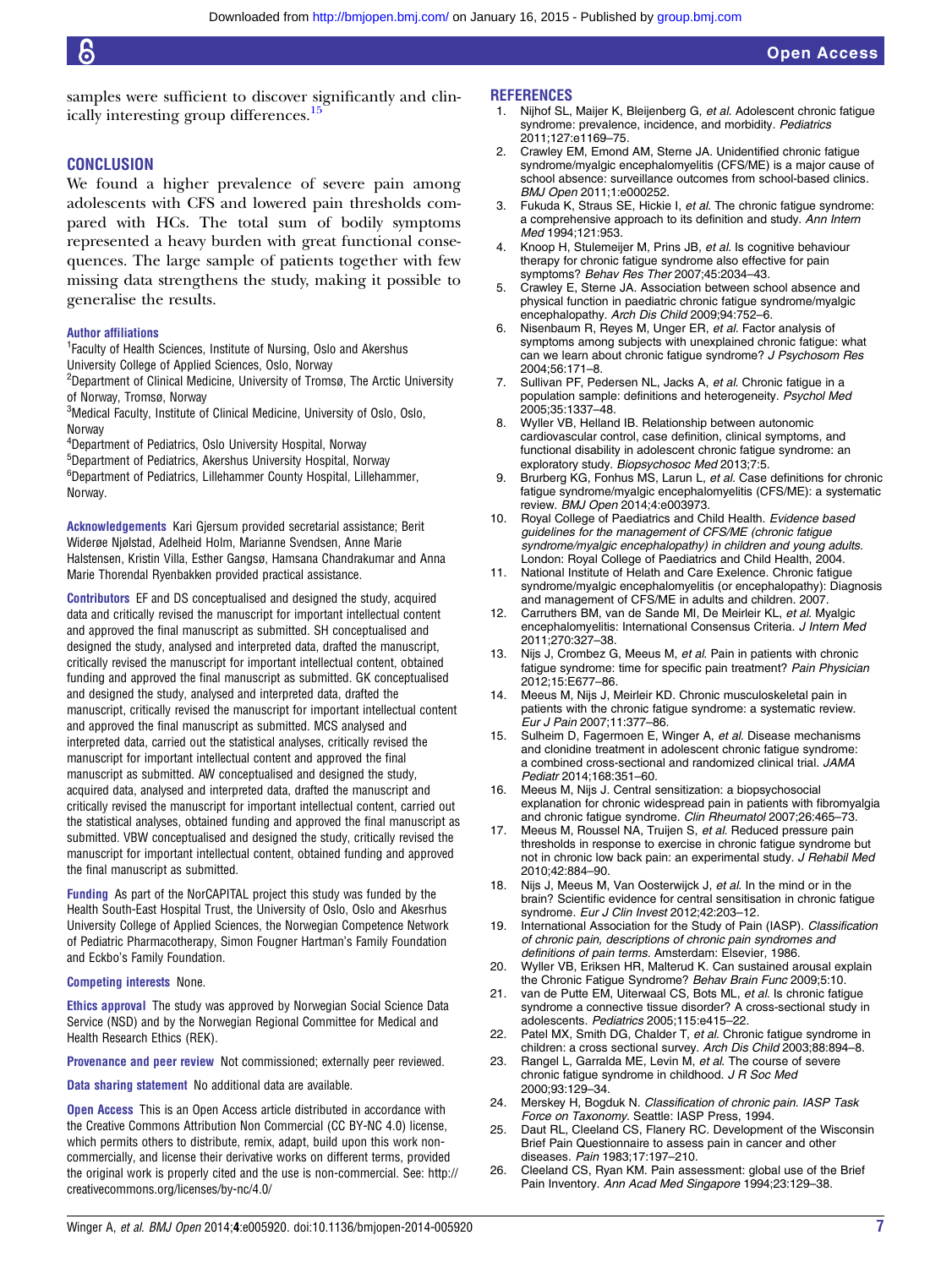# <span id="page-7-0"></span>Open Access

- 27. Klepstad P, Loge JH, Borchgrevink PC, et al. The Norwegian brief pain inventory questionnaire: translation and validation in cancer pain patients. J Pain Symptom Manage 2002;24:517-25.
- 28. Williams DA, Arnold LM. Measures of fibromyalgia: Fibromyalgia Impact Questionnaire (FIQ), Brief Pain Inventory (BPI), Multidimensional Fatigue Inventory (MFI-20), Medical Outcomes Study (MOS) Sleep Scale, and Multiple Ability Self-Report Questionnaire (MASQ). Arthritis Care Res 2011;63(Suppl 11): S86–97.
- 29. Tan G. Jensen MP. Thornby JI, et al. Validation of the brief pain inventory for chronic nonmalignant pain. J Pain 2004;5:133–7.
- 30. Engel J. Pain in youths with neuromuscular disease. Am J Hosp Palliat Care 2009;26:405–12.
- 31. Gaffney A, McGrath PJ, Dick B. Measuring pain in children: developmental and instrumental issues. In: Schechter NL, Berde CB, Yaster M, eds. Pain in infants, children, and adolescents. Philadelphia: Lippincott Williams & Wilkins, 2003:128–140.
- 32. Engel JM, Jensen MP, Ciol MA, et al. The development and preliminary validation of the pediatric survey of pain attitudes. Am J Phys Med Rehabil 2012;91:114–21.
- 33. Engel JM, Petrina TJ, Dudgeon BJ, et al. Cerebral palsy and chronic pain: a descriptive study of children and adolescents. Phys Occup Ther Pediatr 2005;25:73–84.
- 34. Roth-Isigkeit A, Raspe HH, Stoven H, et al. [Pain in children and adolescents—results of an exploratory epidemiological study]. Schmerz 2003;17:171–8.
- 35. Nie H, Arendt-Nielsen L, Andersen H, et al. Temporal summation of pain evoked by mechanical stimulation in deep and superficial tissue. J Pain 2005;6:348–55.
- 36. Rombaut L, Scheper M, De Wandele I, et al. Chronic pain in patients with the hypermobility type of Ehlers-Danlos syndrome: evidence for generalized hyperalgesia. Clin Rheumatol 2014. [Epub ahead of print 4 February 2014].
- 37. Ger LP, Ho ST, Sun WZ, et al. Validation of the Brief Pain Inventory in a Taiwanese population. J Pain Symptom Manage 1999;18:316–22.
- 38. Meeus M, Nijs J, Huybrechts S, et al. Evidence for generalized hyperalgesia in chronic fatigue syndrome: a case control study. Clin Rheumatol 2010;29:393–8.
- 39. Wolfe F, Smythe HA, Yunus MB, et al. The American College of Rheumatology 1990 criteria for the classification of fibromyalgia: report of the multicenter criteria committee. Arthritis Rheum 1990;33:160–72.
- 40. Yarnitsky D. Conditioned pain modulation (the diffuse noxious inhibitory control-like effect): its relevance for acute and chronic pain states. Curr Opin Anaesthesiol 2010;23:611–15.
- 41. Bell DS, Robinson M, Jordan K. Thirteen-year follow-up of children and adolescents with chronic fatigue syndrome. Pediatrics 2001;107:994.
- 42. Nielsen CS, Stubhaug A, Price DD, et al. Individual differences in pain sensitivity: genetic and environmental contributions. Pain 2008;136:21–9.
- 43. Turk DC. Cognitive-behavioral approach to the treatment of chronic pain patients. Reg Anesth Pain Med 2003;28:573-9.
- 44. Vlaeyen JW, Linton SJ. Fear-avoidance and its consequences in chronic musculoskeletal pain: a state of the art. Pain 2000;85:317–32.
- 45. Nijs J, Van de Putte K, Louckx F, et al. Exercise performance and chronic pain in chronic fatigue syndrome: the role of pain catastrophizing. Pain Med 2008;9:1164–72.
- 46. Hareide L, Finset A, Wyller VB. Chronic fatigue syndrome: a qualitative investigation of young patient's beliefs and coping strategies. Disabil Rehabil 2011;33:2255-63.
- 47. Wyller VB. The chronic fatigue syndrome—an update. Acta Neurol Scand 2007;115:7–14.
- 48. Garralda EM, Chalder T. Practitioner review: chronic fatigue syndrome in childhood. J Child Psychol Psychiatry 2005;46:1143–51.
- 49. Nijhof SL, Priesterbach LP, Bleijenberg G, et al. Functional improvement is accompanied by reduced pain in adolescent chronic fatigue syndrome. Pain Med 2013;14:1435–8.
- 50. Haraldstad K, Sorum R, Eide H, et al. Pain in children and adolescents: prevalence, impact on daily life, and parents' perception, a school survey. Scand J Caring Sci 2011;25: 27–36.
- 51. King S, Chambers CT, Huguet A, et al. The epidemiology of chronic pain in children and adolescents revisited: a systematic review. Pain 2011;152:2729–38.
- 52. Hoftun GB, Romundstad PR, Zwart J-A, et al. Chronic idiopathic pain in adolescence—high prevalence and disability: the young HUNT study 2008. Pain 2011;152:2259–66.
- 53. Petersen S, Hagglof BL, Bergstrom EI. Impaired health-related quality of life in children with recurrent pain. Pediatrics 2009;124: e759–67.
- 54. Davies S, Crawley E. Chronic fatigue syndrome in children aged 11 years old and younger. Arch Dis Child 2008;93:419–22.
- 55. van de Putte EM, Engelbert RHH, Kuis W, et al. How fatigue is related to other somatic symptoms. Arch Dis Child 2006;91:824-7.
- 56. Whiteside A, Hansen S, Chaudhuri A. Exercise lowers pain threshold in chronic fatigue syndrome. Pain 2004;109:497–9.
- 57. Hunfeld JA, Perquin CW, Duivenvoorden HJ, et al. Chronic pain and its impact on quality of life in adolescents and their families. J Pediatr Psychol 2001;26:145–53.
- 58. Gold Jl, Yetwin AK, Mahrer NE, et al. Pediatric chronic pain and health-related quality of life. J Pediatr Nurs 2009;24:141-50.
- 59. Winger A, Ekstedt M, Wyller VB, et al. 'Sometimes it feels as if the world goes on without me': adolescents' experiences of living with chronic fatigue syndrome. J Clin Nurs 2014;23:2649-57.